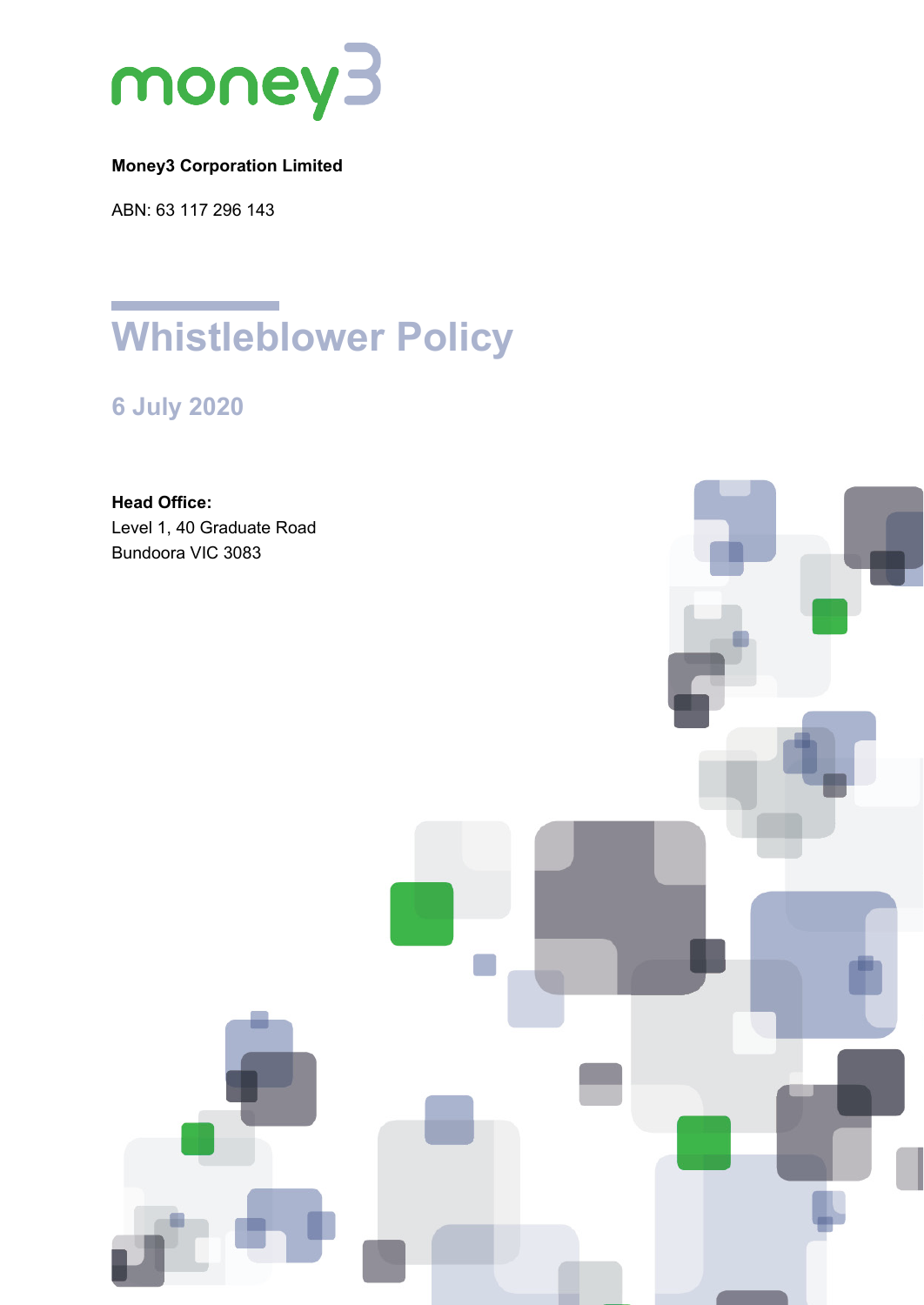#### **1. Related documents**

- (i) Code of Conduct Policy;
- (ii) Human Rights Policy;
- (iii) Conflict of Interest Policy; and
- (iv) Audit, Risk & Compliance Committee Charter.

#### **2. Background**

Money3 Corporation Limited (**Money3** or **Company**) is an ASX listed public company that has subsidiaries across Australia and New Zealand (collectively, **Group**). The Group provides Unsecured Personal Loans, Secured Automotive & Recreational Equipment Loans and associated services to the loans. Policies are applied consistently across the Group, however, where jurisdictional differences arise, particularly in relation to supervisory and/or regulatory obligations, it is necessary to implement additional policies to the relevant areas of the business.

Money3 has obligations under the *Corporations Act 2001* (Cth) (the **Act**) and as an ASX listed public company, is required to have an appropriate whistleblower policy in place.

#### **3. Purpose & Scope**

Money3 is committed to the highest standards of conduct and ethical behaviour across its Group and promoting and supporting a culture of honest and ethical behaviour, corporate compliance and good corporate governance.

Money3 recognises the important role whistleblowers play in identifying wrongdoing or conduct that is not consistent with Money3's Risk Appetite, Code of Conduct and various regulatory obligations across the Group.

This policy provides a confidential and secure process for receiving, advising, handling and addressing wrongdoing which may otherwise go undetected.

Money3 encourages the reporting of any instances of suspected unethical, illegal, fraudulent or undesirable conduct involving Group businesses.

The purpose of this policy includes:

- (i) encouraging more disclosures of wrongdoing;
- (ii) helping deter wrongdoing;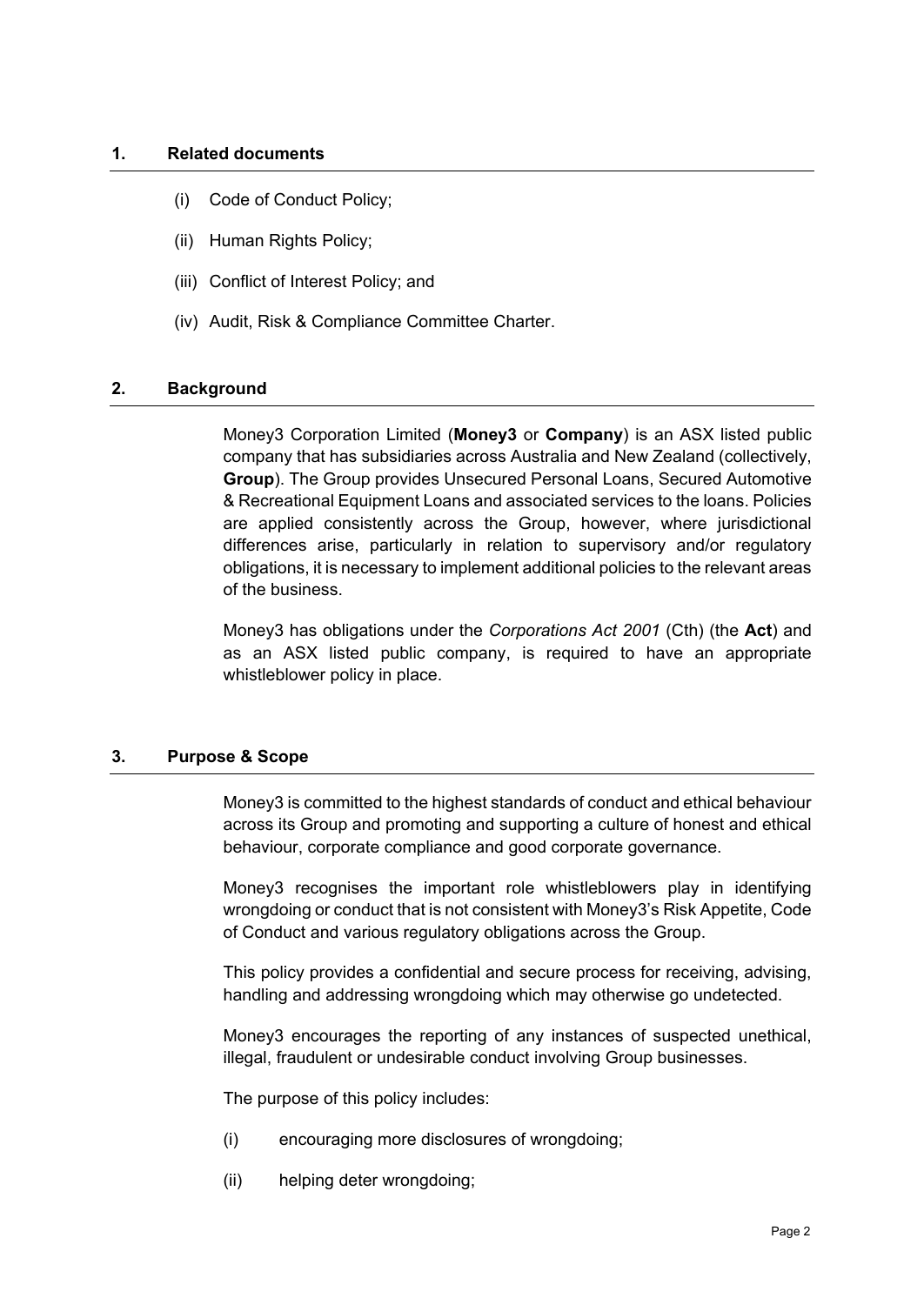- (iii) ensuring individuals who disclose wrongdoing can do so safely, securely and with confidence that they will be protected and supported;
- (iv) ensuring disclosures are dealt with appropriately and promptly; and
- (v) providing transparency around Money3's framework for receiving, handling and investigating disclosures.

This policy covers all of Money3's business activities, including related entities within the Group.

#### **4. Application**

This policy applies to all executive directors, non-executive directors, officers, staff and related entities of Money3. Where there exists certain regional or jurisdictional differences in respect of whistleblower obligations, all attempts must be made to implement an approach which is consistent with the policy. Where necessary, exceptions may be approved by the relevant officer with authority for maintaining and implementing this policy.

#### **5. Definition**

| Term                          | <b>Description</b>                                                                                                     |
|-------------------------------|------------------------------------------------------------------------------------------------------------------------|
| Money3                        | Money3 Corporation Limited (ACN 117 296 143) and<br>its' subsidiaries                                                  |
| <b>Eligible Whistleblower</b> | Officer, employee, supplier or customer of Money3<br>or any of their associate's, relatives, dependents or<br>spouses. |

#### **6. Policy Content**

#### **6.1 Money3 commitment**

Money3 is committed to excellence in quality of products, openness to ideas and concerns, honesty and accountability of all who make it successful. In an effort to achieve this commitment, the Company seeks to establish a policy that complies with applicable laws and practices to encourage reporting of illegal and undesirable conduct and that will protect it and its stakeholders against conduct such as dishonesty or fraud.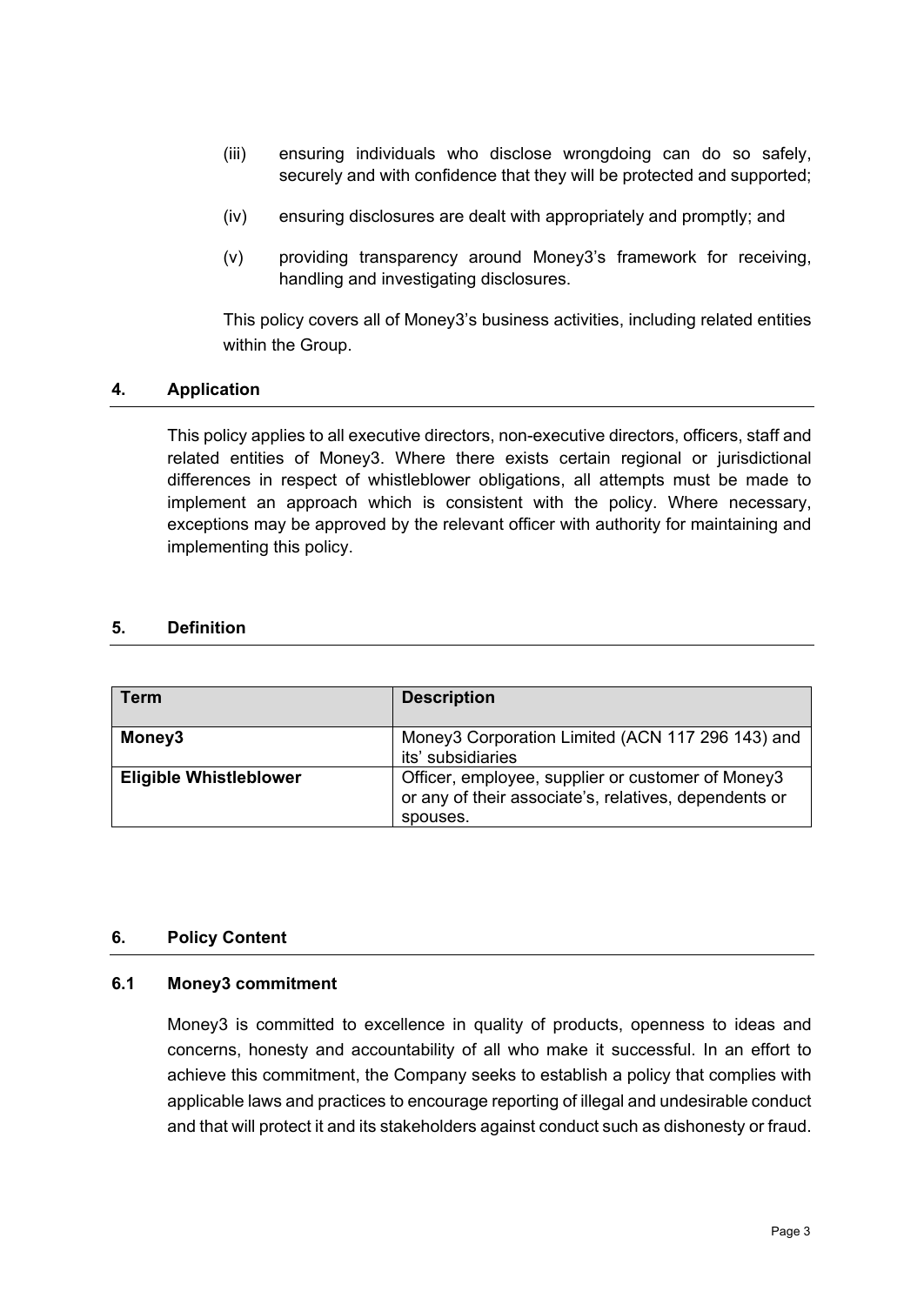Money3's commitment 'to a culture of corporate compliance and ethical behaviour' is seen as a benefit to everyone who has contact with the Company including employees, directors, shareholders and customers.

#### **6.2 Who this policy applies to**

Disclosers who can make a disclosure that qualifies for protection under the Act are called 'eligible whistleblowers'.

#### **(a) Eligible whistleblowers**

An eligible whistleblower is an individual who is, or has been, any of the following in relation to Money3:

- (i) an officer or employee;
- (ii) a supplier of services or goods, including their employees;
- (iii) a customer;
- (iv) an associate; or
- (v) a relative, dependant or spouse of any of the above.

#### **6.3 Matters this policy applies to**

Disclosures about 'disclosable matters' will qualify for protection under the Act.

#### **(a) Disclosable matters**

Disclosable matters involve information that the discloser has 'reasonable grounds to suspect' concerns 'misconduct', or an 'improper state of affairs or circumstances', in relation to the Company or its related entities.

#### **(i) Misconduct**

Misconduct includes fraud, negligence, breach of trust and breach of duty.

#### **(ii) Improper state of affairs or circumstances**

Misconduct or an improper state of affairs or circumstances may not involve unlawful conduct in relation to the Company or its related entities but may indicate a systemic issue that the relevant regulator should know about to perform its functions. It may also relate to business behaviour and practices that may cause consumer harm.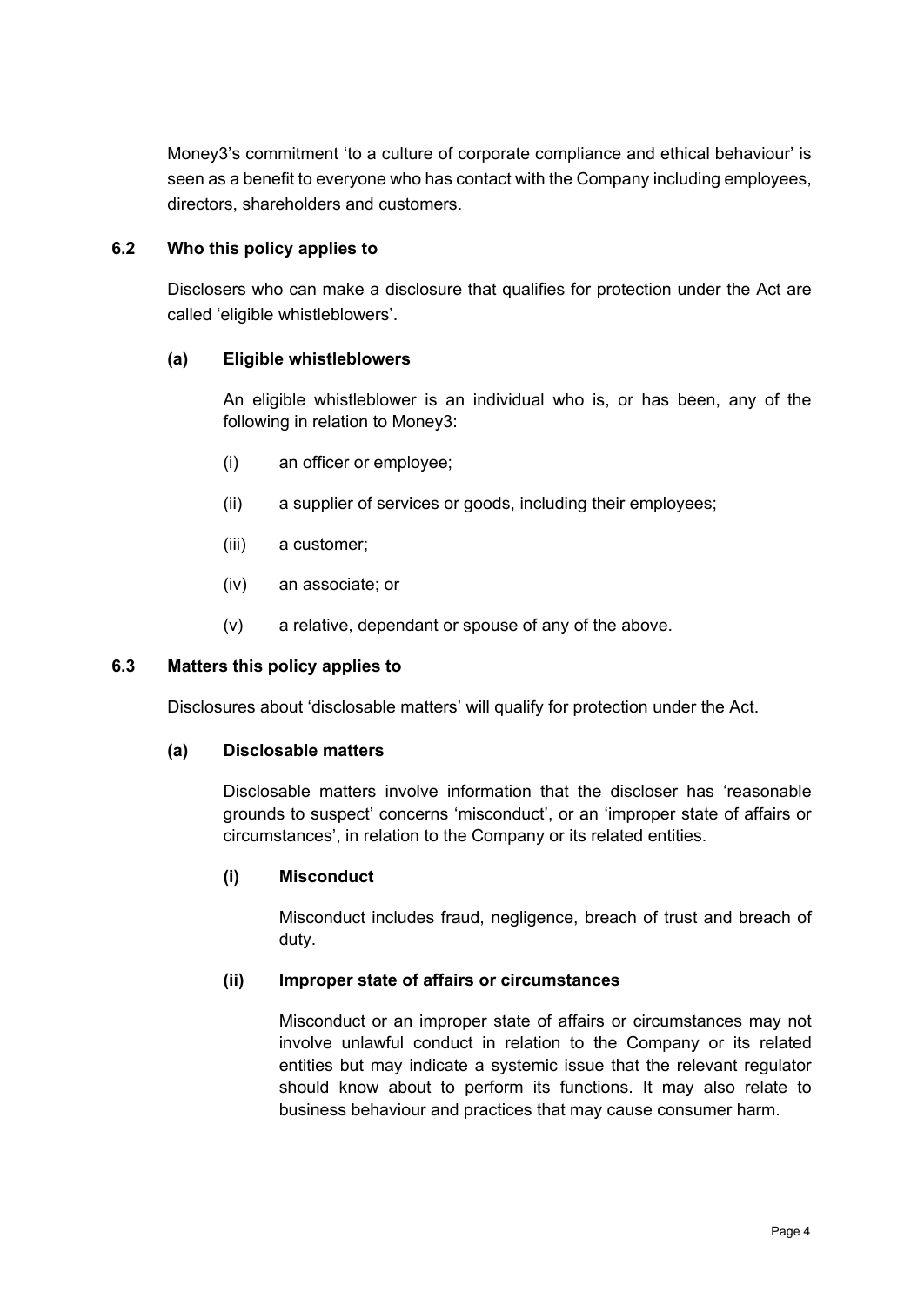#### **(iii) Reasonable grounds to suspect**

Reasonable grounds to suspect is based on the objective reasonableness of the discloser. A mere allegation with no supporting information is not likely to be considered as having reasonable grounds to suspect. Objective reasonableness does not require a discloser to prove their allegations.

#### **(b) Other Disclosable Matters**

Disclosable matters also involve information about Money3, if the discloser has reasonable grounds to suspect that the information indicates Money3 has engaged in conduct that:

- (i) constitutes an offence against, or a contravention of, a provision of any of the following:
	- (A) the Act;
	- (B) the *Australian Securities and Investments Commission Act 2001*  $(Cth)$ ;
	- (C) the *Banking Act 1959* (Cth);
	- (D) the *Financial Sector (Collection of Data) Act 2001* (Cth);
	- (E) the *Insurance Act 1973* (Cth);
	- (F) the *Life Insurance Act 1995* (Cth);
	- (G) the *National Consumer Credit Protection Act 2009* (Cth);
	- (H) the *Superannuation Industry (Supervision) Act 1993* (Cth);
	- (I) an instrument made under an act referred to above;
- (ii) constitutes an offence against any other law of the Commonwealth that is punishable by imprisonment for a period of 12 months or more;
- (iii) represents a danger to the public or the financial system; or
- (iv) is prescribed by regulation.

#### **(c) Examples of disclosable matters as they relate to business operations and practices**

This policy covers the following types of wrongdoing:

(i) illegal conduct, such as theft, dealing in, or use of illicit drugs, violence or threatened violence and criminal damage against property;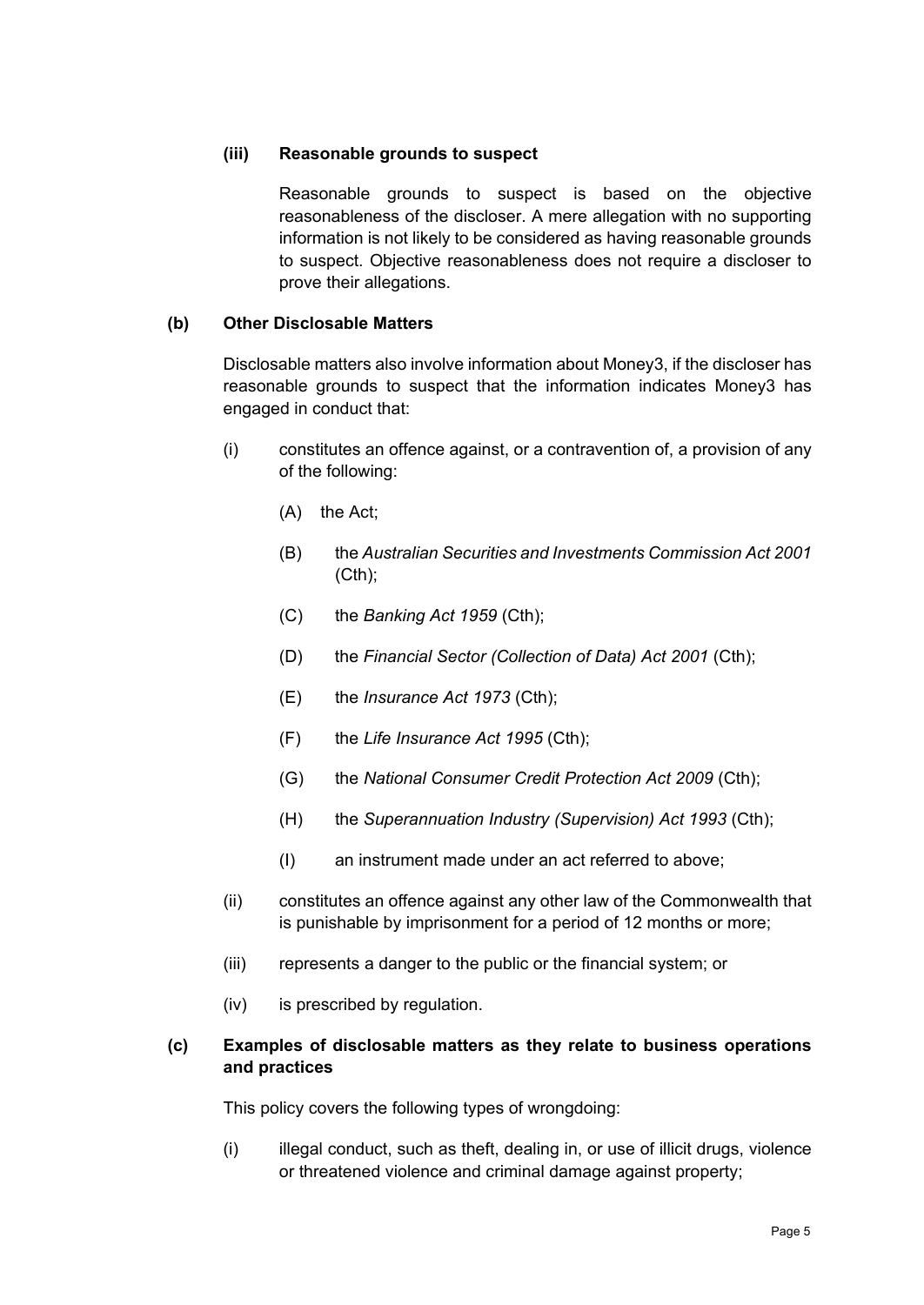- (ii) fraud, money laundering or misappropriation of funds;
- (iii) offering or accepting a bribe;
- (iv) financial irregularities;
- (v) employment practices that contravene jurisdictional acceptable employment practices or laws.
- (vi) engaging directly or indirectly, in the contravention of a person's human rights through slavery, human trafficking, forced child labour or child exploitation.
- (vii) failure to comply with, or breach of, legal or regulatory requirements; and
- (viii) engaging in or threatening to engage in detrimental conduct against a person who has made a disclosure or is believed or suspected to have made, or be planning to make, a disclosure.

#### **(d) Disclosable matters may include conduct that does not contravene a particular law**

Information that indicates a significant risk to public safety or the stability of, or confidence in, the financial system is also a disclosable matter, even if it does not involve a breach of a particular law.

#### **(e) False reporting**

Money3 strongly encourages the reporting of any disclosable matters where there are reasonable grounds to suspect wrongdoing or misconduct. However, individuals who deliberately submit false reports are not afforded protection under the Act. Deliberate false reports involve a discloser reporting information they know to be untrue. It does not include situations where a discloser reasonably suspects misconduct, but the suspicions are later determined to be unfounded.

#### **6.4 Matters this policy does not apply to**

#### **(a) Personal work-related grievances**

Personal work-related grievances do not qualify for protection under the Act. These are grievances that relate to the discloser's current or former employment and have, or tend to have, implications for the discloser personally, but do not:

- (i) have any other significant implications for Money3; or
- (ii) relate to any conduct, or alleged conduct, about a disclosable matter.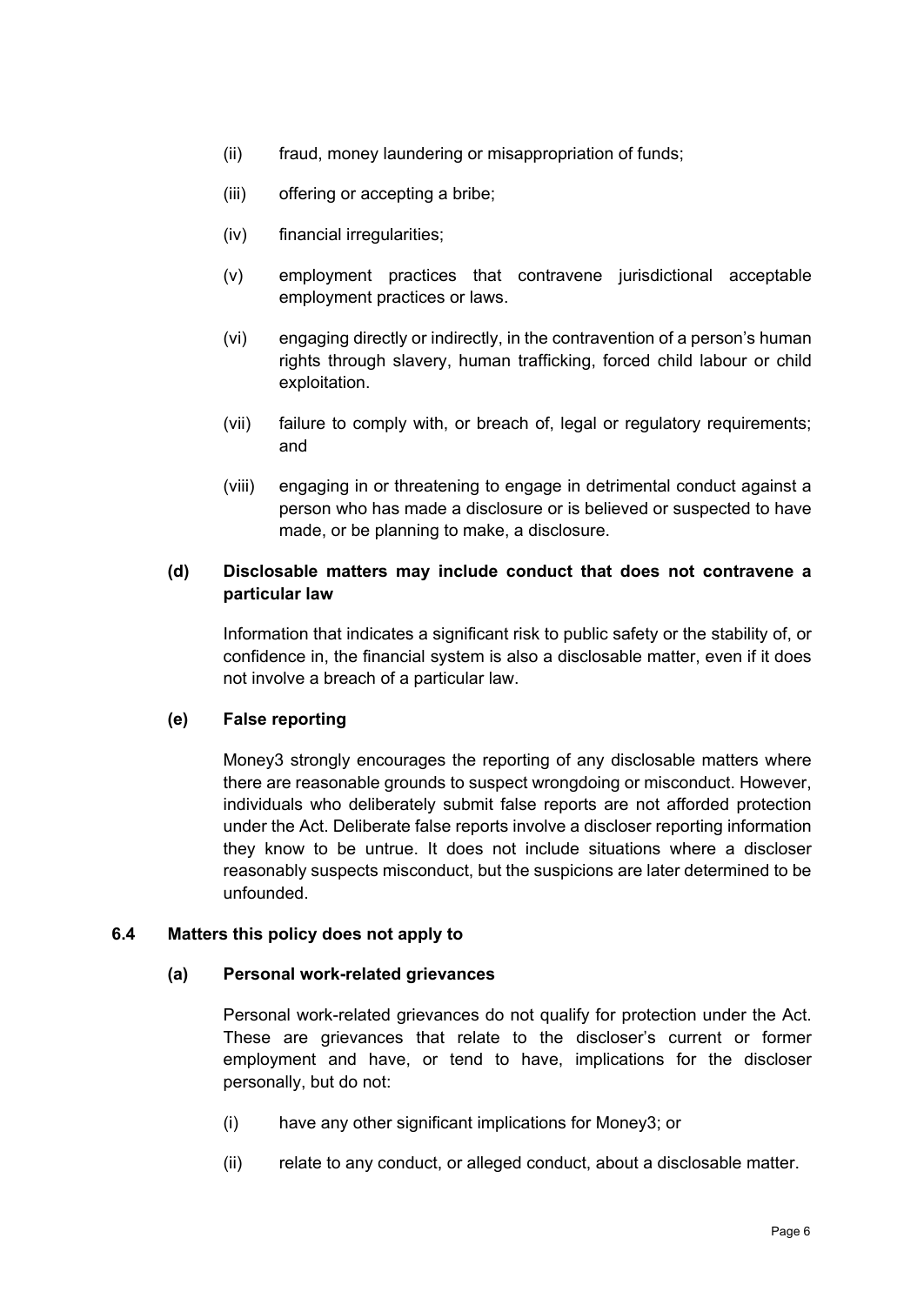#### **Examples**

Examples of personal work-related grievances include:

- (i) an interpersonal conflict between the discloser and another employee;
- (ii) a decision that does not involve a breach of workplace laws;
- (iii) a decision about the engagement, transfer or promotion of the discloser;
- (iv) a decision about the terms and conditions of engagement of the discloser; or
- (v) a decision to suspend or terminate the engagement of the discloser, or otherwise to discipline the discloser.

#### **Exemptions**

However, a personal work-related grievance may still qualify for protection if:

- (i) it includes information about misconduct, or information about misconduct includes or is accompanied by a personal work-related grievance (**mixed report**);
- (ii) Money3 has breached employment or other laws punishable by imprisonment for a period of 12 months or more, engaged in conduct that represents a danger to the public, or the disclosure relates to information that suggests misconduct beyond the discloser's personal circumstances;
- (iii) the discloser suffers from or is threatened with detriment for making a disclosure; or
- (iv) the discloser seeks legal advice or legal representation about the operation of the whistleblower protections under the Act.

#### **Raising grievances that are not covered by this policy**

Should a discloser have any grievance related to their current or former employment that is not addressed by this policy, the discloser should report their concerns to:

Money3 Human Resource & Payroll Department

Level 1, 40 Graduate Drive, BUNDOORA VIC 3083

Email: [payroll@money3.com.au](mailto:payroll@money3.com.au)

Phone: 03) 9093 8253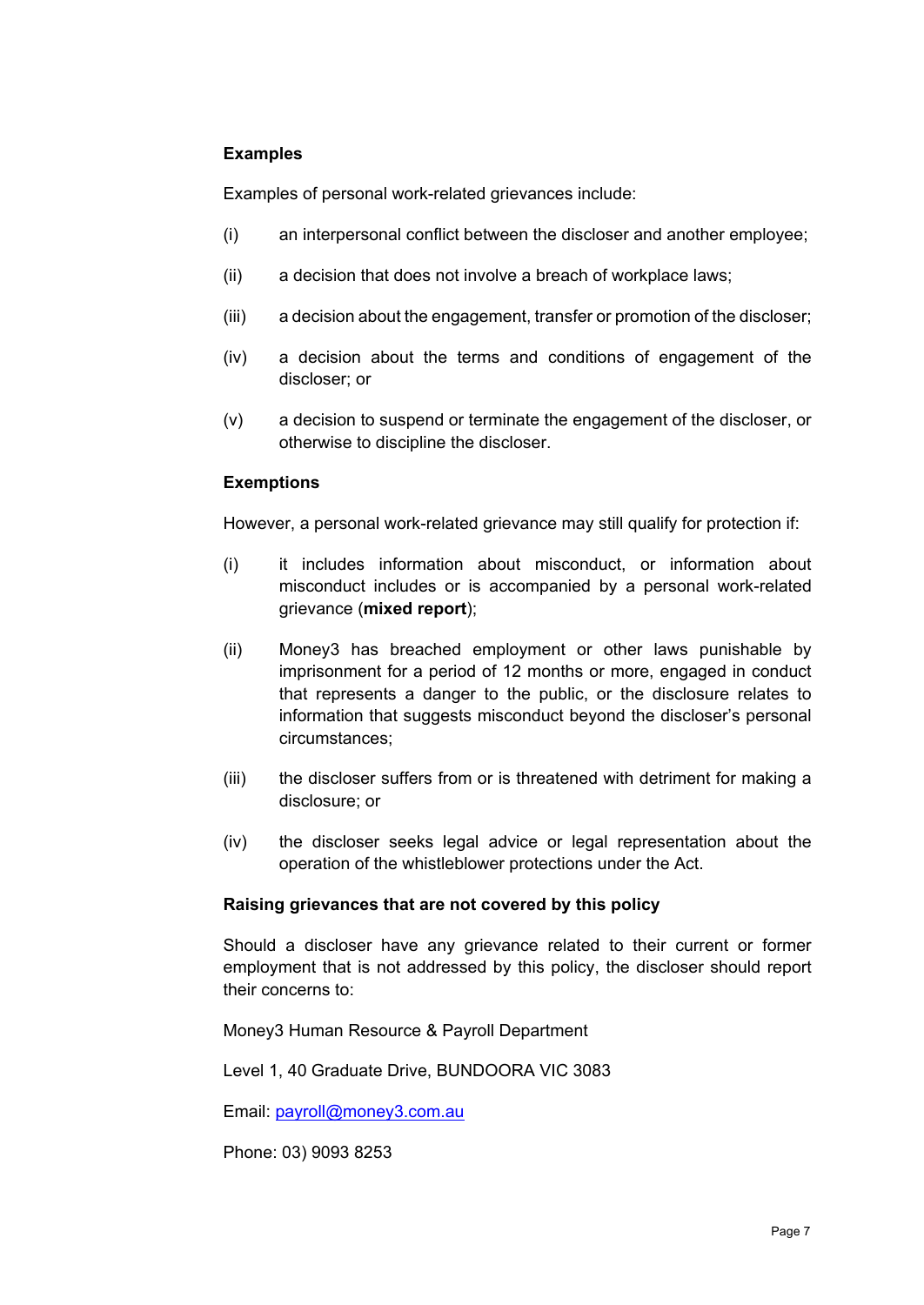#### **(b) Customer Complaints**

Money3 customers who have a complaint or grievance regarding their loan product are not necessarily covered by this policy and may not necessarily qualify for protection under the Act. Examples include:

- disputes regarding the terms of a loan; and
- financial hardship in paying a loan.

Customers with a complaint regarding their loan product, should direct their complaint to:

Money3 Complaints Officer

Email: [complaints@money3.com.au](mailto:complaints@money3.com.au)

Phone: 1300 329 131

Mail: The Complaints Officer

Money3 Corporation Limited

Reply Paid 85904, BUNDOORA VIC 3083

#### **Exemptions**

However, a complaint from a customer regarding their loan product may still qualify for protection under the Act if:

- (i) the discloser has reasonable grounds to suspect that the Company has engaged in conduct that constitutes an offence against or a contravention of the following:
	- (A) the Act;
	- (B) the *Australian Securities and Investments Commission Act 2001* (Cth);
	- (C) the *Banking Act 1959* (Cth);
	- (D) the *Financial Sector (Collection of Data) Act 2001* (Cth);
	- (E) the *Insurance Act 1973* (Cth);
	- (F) the *Life Insurance Act 1995* (Cth);
	- (G) the *National Consumer Credit Protection Act 2009* (Cth);
	- (H) the *Superannuation Industry (Supervision) Act 1993* (Cth);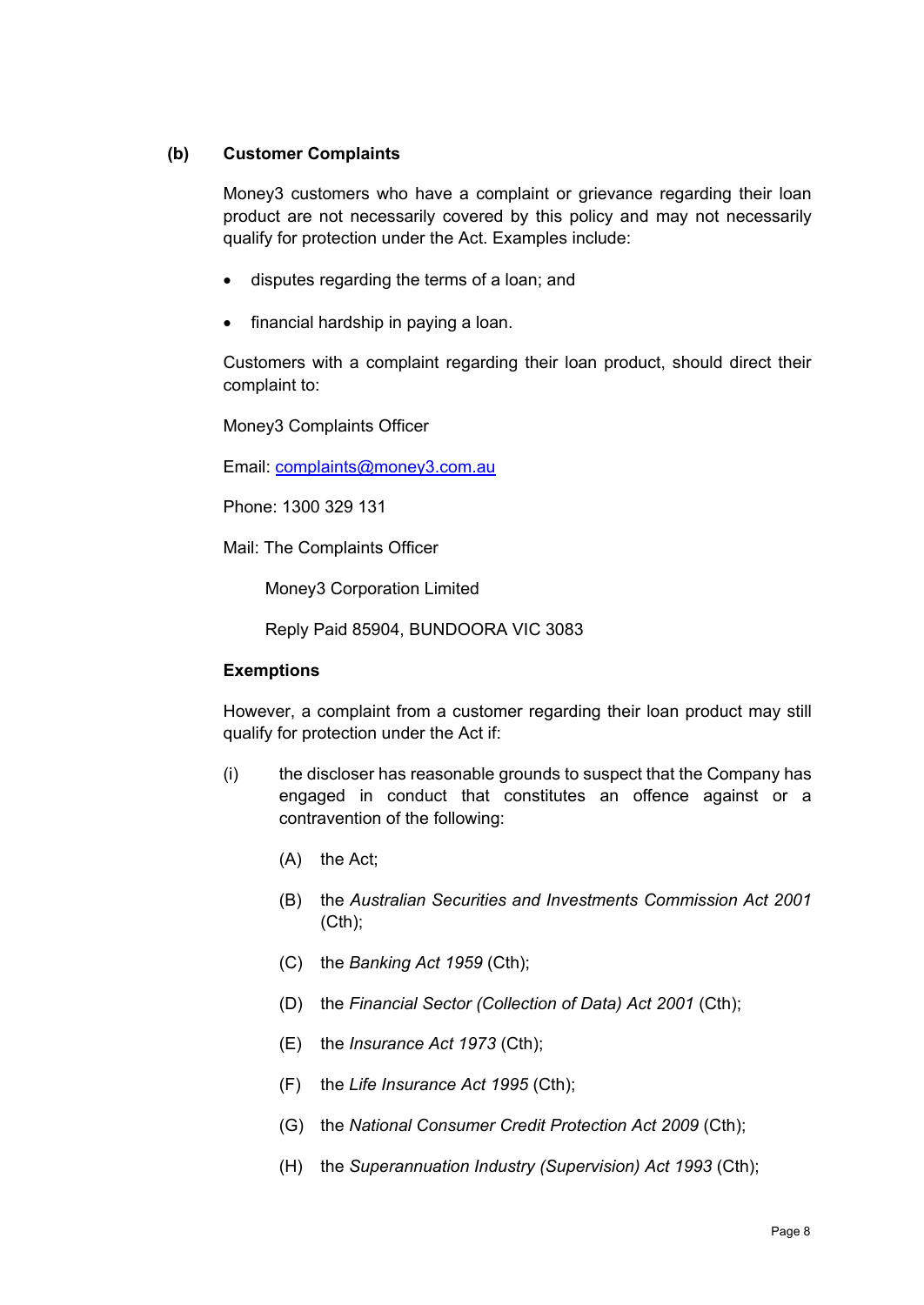- (I) an instrument made under an act referred to above;
- (ii) constitutes an offence against any other law of the Commonwealth that is punishable by imprisonment for a period of 12 months or more;
- (iii) represents a danger to the public or the financial system; or
- (iv) is prescribed by regulation.

#### **6.5 Who can receive a disclosure**

#### **(a) Eligible recipients within Money3**

A discloser must make a disclosure directly to one of Money3's 'eligible recipients' to qualify for protection as a whistleblower under the Act.

- (i) Eligible recipients at Money3 include:
	- (A) an 'officer' or 'senior manager' of Money3 or its related bodies corporate;
	- (B) the internal or external auditor or actuary of Money3 or its related bodies corporate; and
	- (C) a person authorised by Money3 to receive disclosures that may qualify for protection.

#### **(b) Disclose to Money3 in the first instance**

Money3's priority is to identify and address wrongdoing and misconduct as early as possible. The Company encourages its employees and external disclosers to make a disclosure directly to Money3 in the first instance and is committed to ensuring the safety and protection of individuals in doing so. However, disclosures can be made to certain external parties or directly to regulatory bodies and qualify for protection under the Act without making a prior disclosure to Money3.

#### **(c) Legal Practitioners**

Disclosures made to a legal practitioner for the purposes of obtaining legal advice or legal representation in relation to the operation of the whistleblower provisions in the Act are protected (even in the event the legal practitioner concludes that a disclosure does not relate to a disclosable matter).

#### **(d) Regulatory bodies and other external recipients**

Disclosures of information relating to disclosable matters can be made to ASIC, APRA or another Commonwealth body prescribed by regulation and qualify for protection under the Act.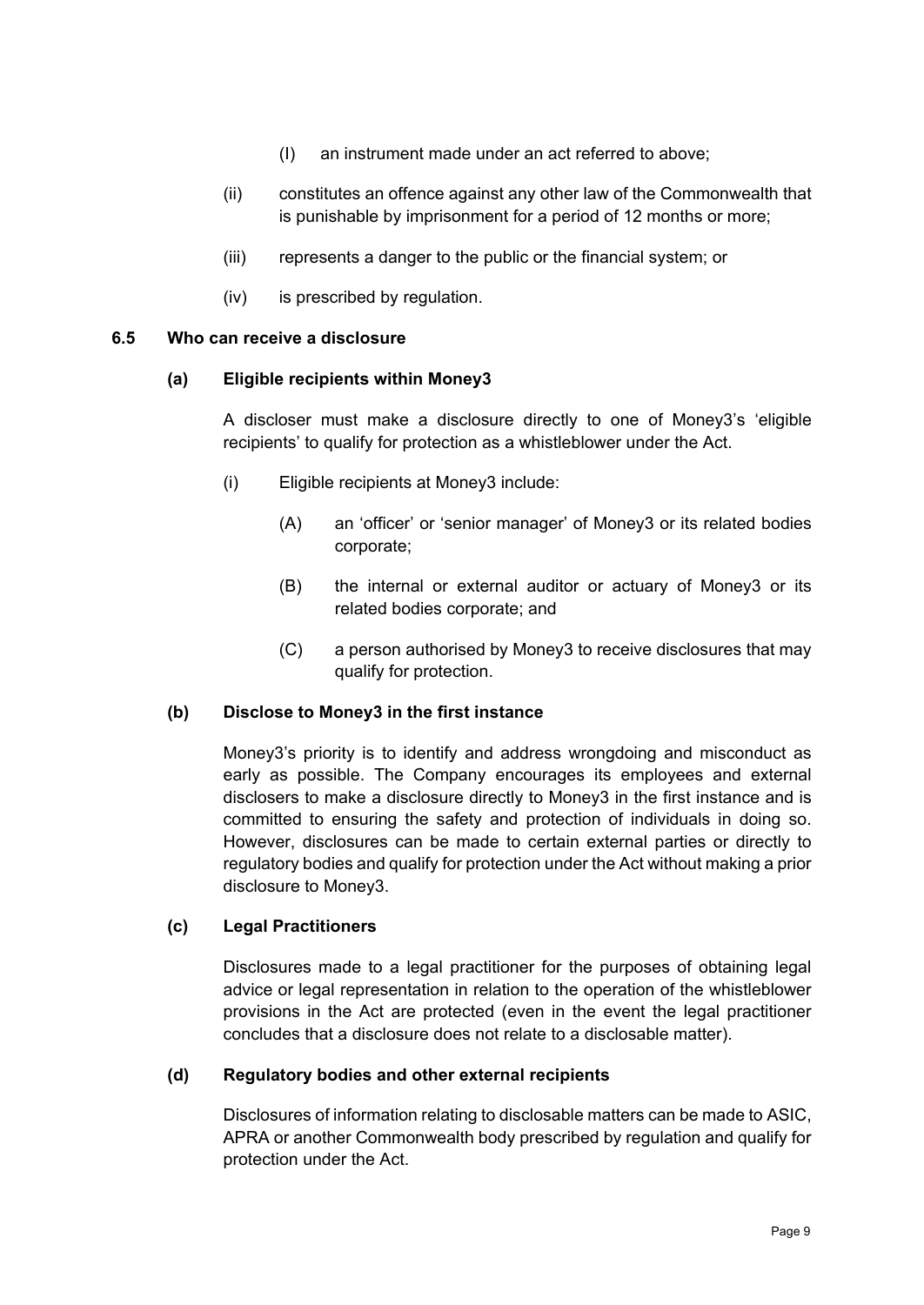#### **(e) Public interest disclosures and emergency disclosures**

In certain circumstances, disclosures can be made to a journalist or parliamentarian and qualify for protection under the whistleblower provisions of the Act.

#### **(i) Public interest disclosure**

A public interest disclosure is the disclosure of information to a journalist or a parliamentarian, where:

- (A) at least 90 days have passed since the discloser made the disclosure to ASIC, APRA or another Commonwealth body prescribed by regulation;
- (B) the discloser does not have reasonable grounds to believe that action is being, or has been taken, in relation to their disclosure;
- (C) the discloser has reasonable grounds to believe that making a further disclosure of the information is in the public interest; and
- (D) before making the public interest disclosure, the discloser has given written notice to the body that:
	- (I) includes sufficient information to identify the previous disclosure; and
	- (II) states that the discloser intends to make a public interest disclosure.

#### **(ii) Emergency disclosure**

An emergency disclosure is the disclosure of information to a journalist or parliamentarian, where:

- (A) the discloser has previously made a disclosure of the information to ASIC, APRA or another Commonwealth body prescribed by regulation;
- (B) the discloser has reasonable grounds to believe that the information concerns a substantial and imminent danger to the health or safety of one or more persons or to the natural environment;
- (C) before making the emergency disclosure, the discloser has given written notice to the body to which the previous disclosure was made that: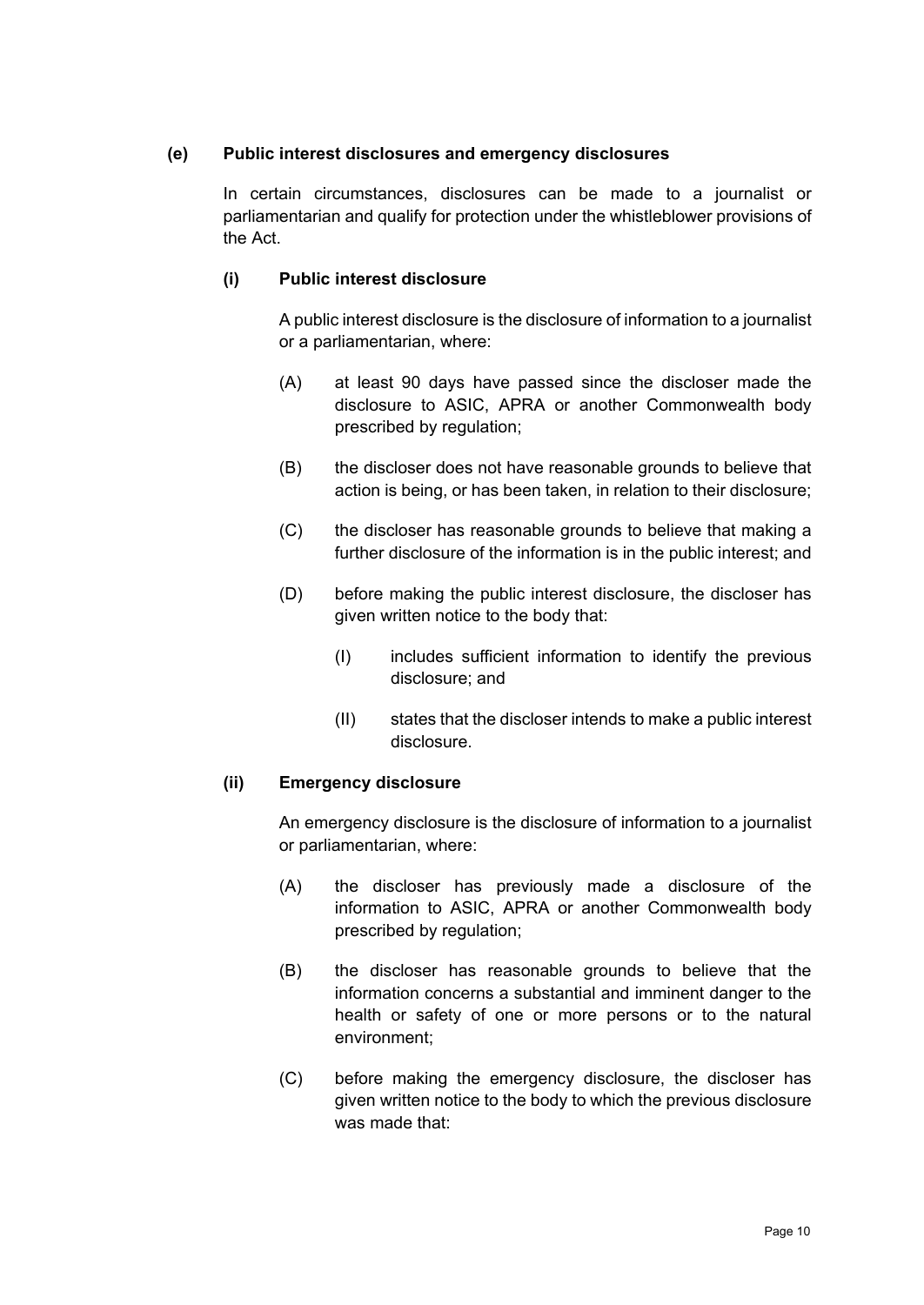- (I) includes sufficient information to identify the previous disclosure; and
- (II) states that the discloser intends to make an emergency disclosure; and
- (D) the extent of the information disclosed in the emergency disclosure is no greater than is necessary to inform the journalist or parliamentarian of the substantial and imminent danger.

#### **(f) Seek advice before making a public interest disclosure or emergency disclosure**

It is important to understand the criteria for making a public interest or emergency disclosures. Money3 recommends that you seek independent legal advice before doing so.

#### **6.6 How to make disclosure**

#### **(a) Internal and External Disclosure**

Money3 has nominated the following eligible recipients to receive disclosures about disclosable matters.

#### **Group Company Secretary**

Phone: 03) 9093 8253

Email: [cosec@money3.com.au](mailto:cosec@money3.com.au)

Post: Company Secretary

Money3 Corporation Limited

Reply Paid 85904

BUNDOORA VIC 3083

#### **Group Legal Counsel**

Phone: (03) 9640 0400

Email: [whistleblower@nrlawyers.com.au](mailto:whistleblower@nrlawyers.com.au)

Post: Money3 Disclosure Officer

Nicholson Ryan Lawyers

Level 7, 420 Collins Street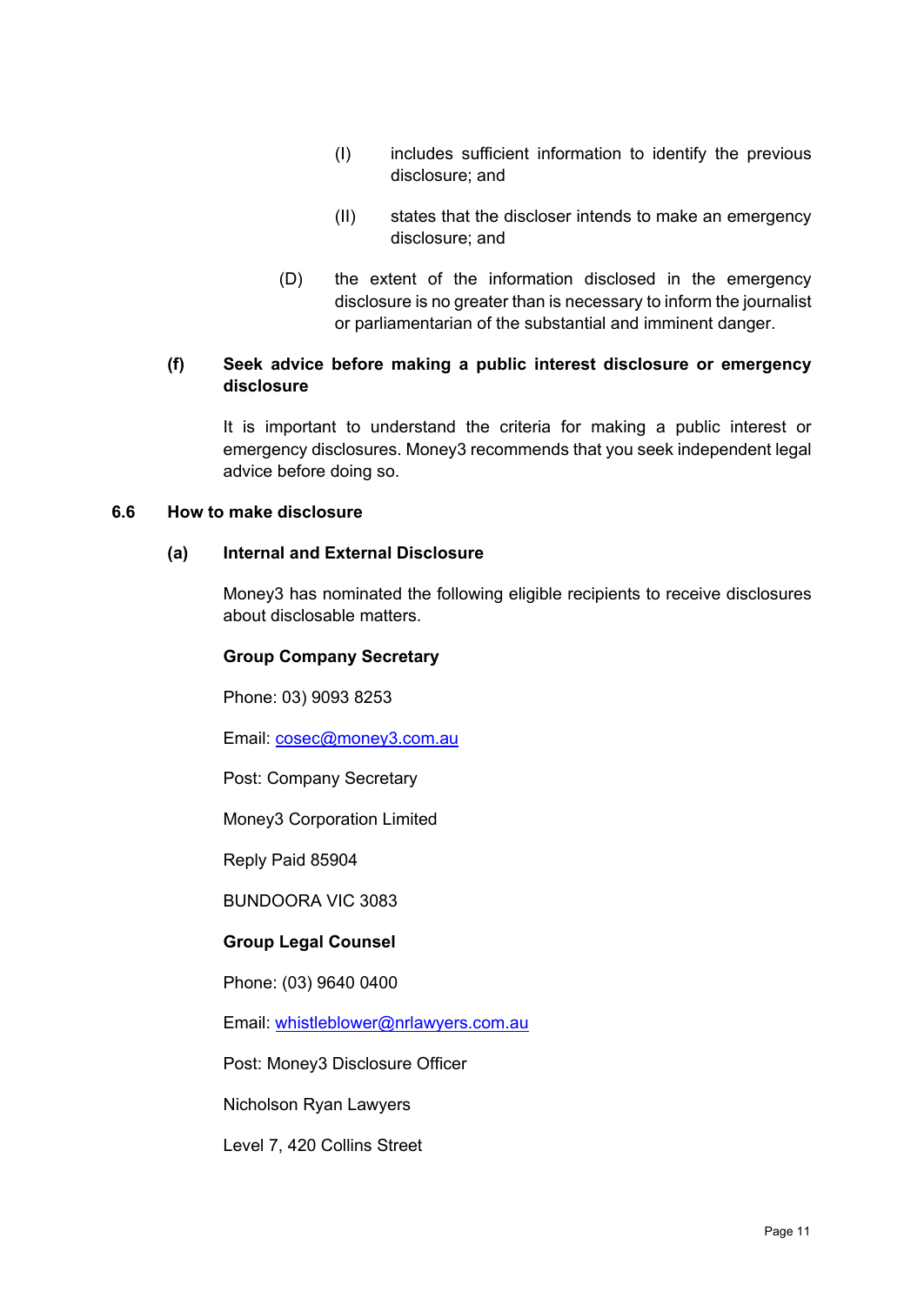#### MELBOURNE VIC 3000

The Company encourages individuals wishing to make a disclosure to do so to the above Disclosure Officers, but a discloser can make a report to any eligible person, including officers and senior managers of the Company, External Auditors or regulatory bodies as disclosed elsewhere in this policy.

#### **(b) Anonymous disclosures**

Disclosures can be made anonymously and still be protected under the Act.

A discloser can choose to remain anonymous while making a disclosure over the course of the investigation and after the investigation is finalised. A discloser can refuse to answer questions that they feel could reveal their identity during follow-up conversations. However, a discloser who wishes to remain anonymous should maintain ongoing two-way communication with whom they make a disclosure to so the individual/officer can ask follow-up questions or provide feedback.

Money3 will adopt a pseudonym for all anonymous disclosers that will be gender neutral.

#### **6.7 Legal protections for disclosures**

The following protections apply not only to internal disclosures, but to disclosures to legal practitioners, regulatory and other external bodies, and public interest and emergency disclosures that are made in accordance with the Act.

#### **(a) Identity protection (confidentiality)**

- (i) A person cannot disclose the identity of a discloser or information that is likely to lead to the identification of the discloser. The exception to this is if a person discloses the identity of the discloser:
	- (A) to ASIC, APRA or a member of the Australian Federal Police;
	- (B) to a legal practitioner (for the purposes of obtaining legal advice or legal representation about the whistleblower provisions in the Act);
	- (C) to a person or body prescribed by regulations; or
	- (D) with the consent of the discloser.
- (ii) A person can disclose the information contained in a disclosure with or without the discloser's consent if:
	- (A) the information does not include the discloser's identity;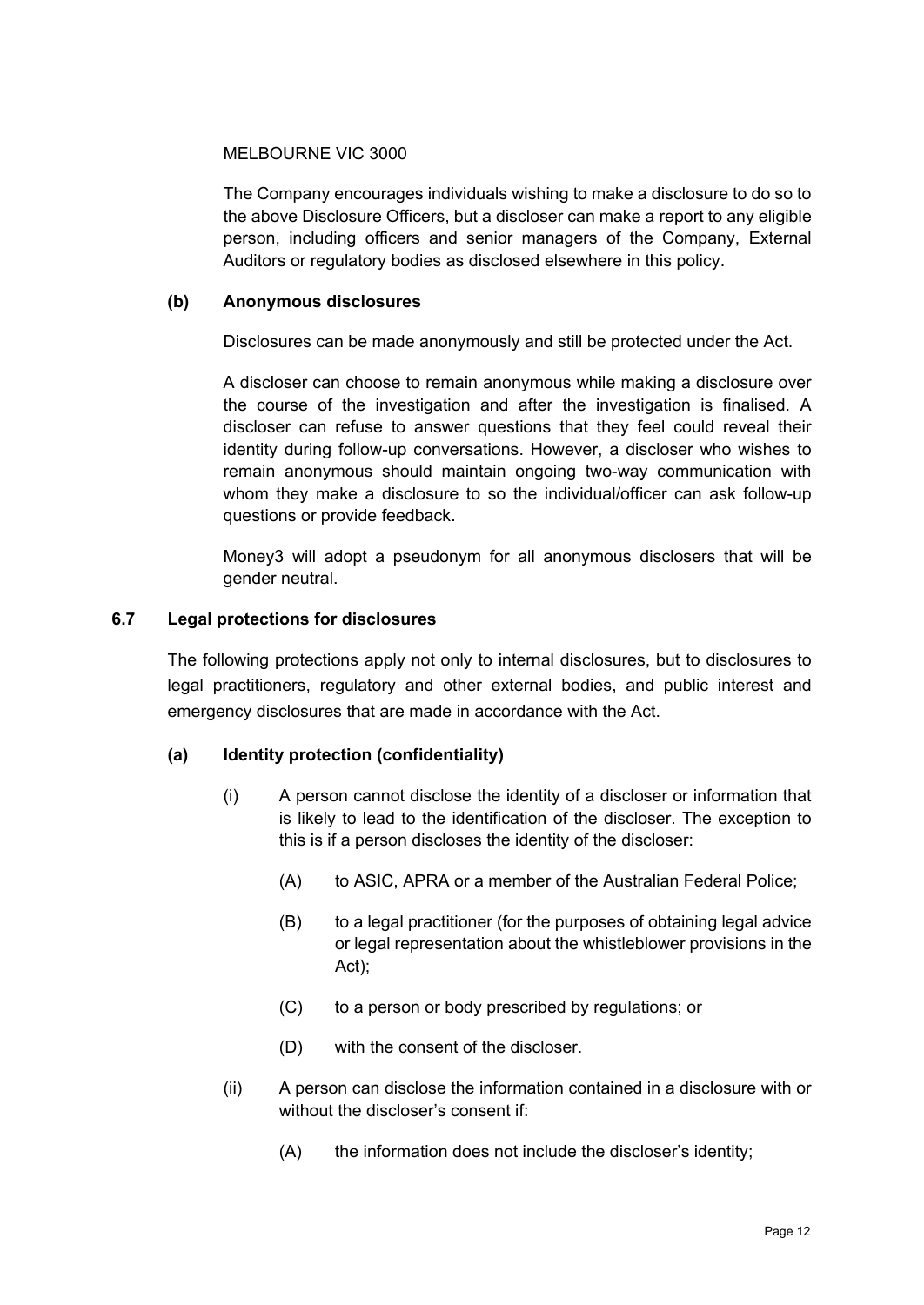- (B) all reasonable steps are taken to reduce the risk that the discloser will be identified from the information; and
- (C) it is reasonably necessary for investigating the issues raised in the disclosure.

It is illegal to identify a discloser, or disclose information that is likely to lead to the identification of the discloser, outside the above exceptions.

#### **(b) Protection from detrimental acts or omissions**

- (i) A person cannot engage in conduct that causes detriment to a discloser, in relation to a disclosure, if:
	- (A) the person believes or suspects that the discloser made, may have made, proposes to make or could make a disclosure that qualifies for protection; and
	- (B) the belief or suspicion is the reason, or part of the reason, for the conduct.
- (ii) In addition, a person cannot make a threat to cause detriment to a discloser in relation to a disclosure. A threat may be express or implied, conditional or unconditional. A discloser need not fear whether or not the threat will be carried out, in order for the conduct to be considered a threat.
- (iii) Detrimental conduct and threats include:
	- (A) dismissal of an employee;
	- (B) injury of an employee in his or her employment;
	- (C) alteration of an employee's position or duties to his or her disadvantage;
	- (D) discrimination between an employee and other employees of the same employer;
	- (E) harassment or intimidation of a person;
	- (F) harm or injury to a person, including psychological harm;
	- (G) damage to a person's property;
	- (H) damage to a person's reputation;
	- (I) damage to a person's business or financial position; or
	- (J) any other damage to a person.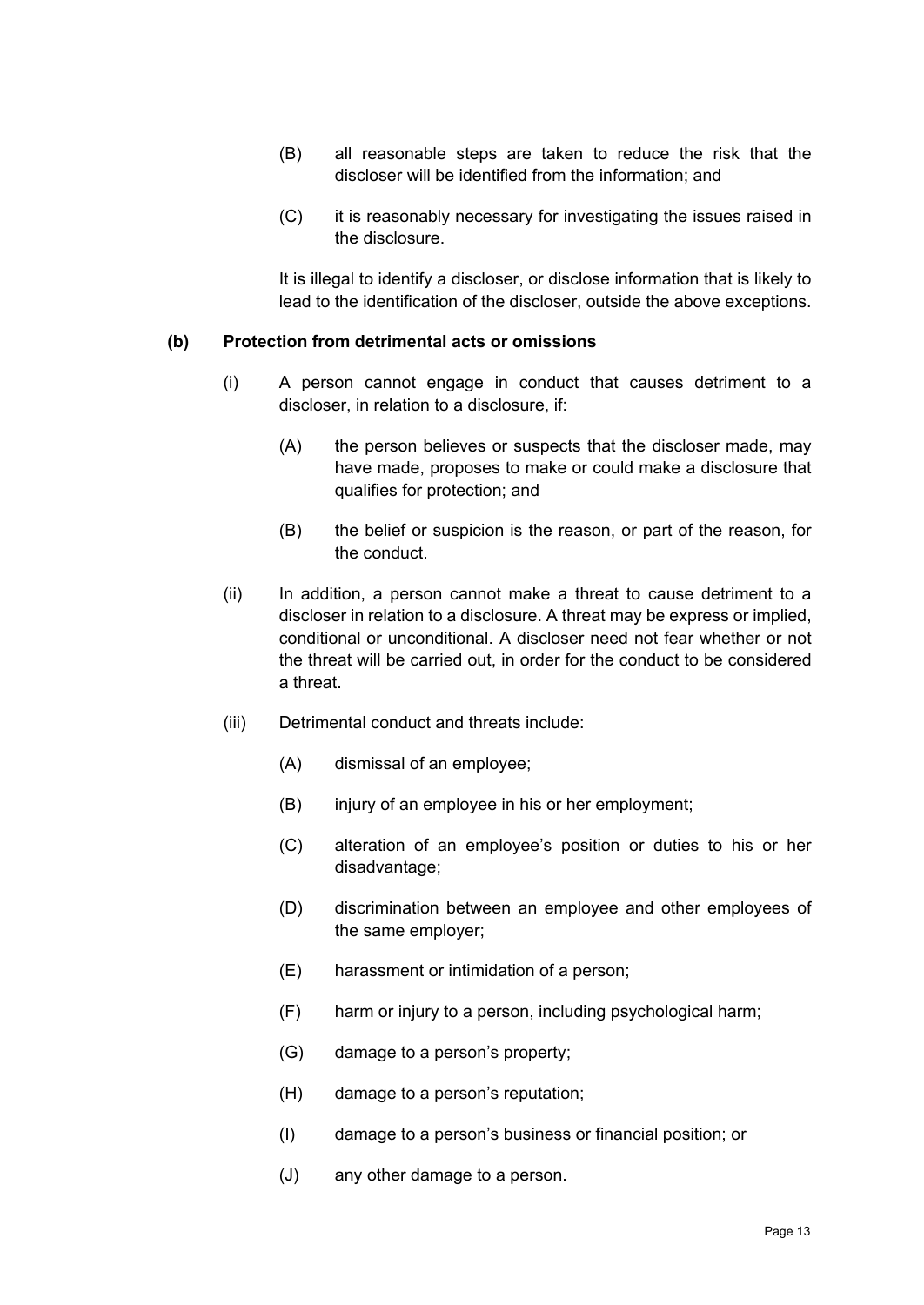#### **(c) Actions that are not detrimental conduct**

Detrimental conduct does not include administrative action that is reasonable to protect a discloser from detriment (e.g. when the disclosure relates to wrongdoing in the discloser's immediate work area). Protecting a discloser from detriment also does not prevent the management of unsatisfactory work performance, if the action is in line with the performance management framework. Accordingly, Money3 must ensure a discloser understands the reason for any administrative or management action.

#### **(d) Compensation and other remedies**

Eligible whistleblowers can seek compensation and other remedies through the courts if they suffer loss, damage or injury because of a disclosure and Money3 failed to prevent a person from causing the detriment. Eligible whistleblowers should seek independent legal advice as necessary.

#### **(e) Civil, criminal and administrative liability protection**

Eligible whistleblowers are protected from any of the following in relation to their disclosure:

- (i) civil liability;
- (ii) criminal liability; and
- (iii) administrative liability.

These protections do not grant immunity for any misconduct a discloser has engaged in that is revealed in their disclosure.

#### **(f) Support and practical protection for disclosers**

(i) Identity protection (confidentiality)

Money3 will implement the following measures for protecting the confidentiality of a discloser's identity:

- (A) all personal information or reference to the discloser witnessing an event that could potentially identify the discloser will be redacted;
- (B) the discloser will be referred to in a gender neutral context;
- (C) where possible, the discloser will be contacted to help identify certain aspects of their disclosure that could inadvertently identify them; and
- (D) disclosures will be handled and investigated by qualified staff.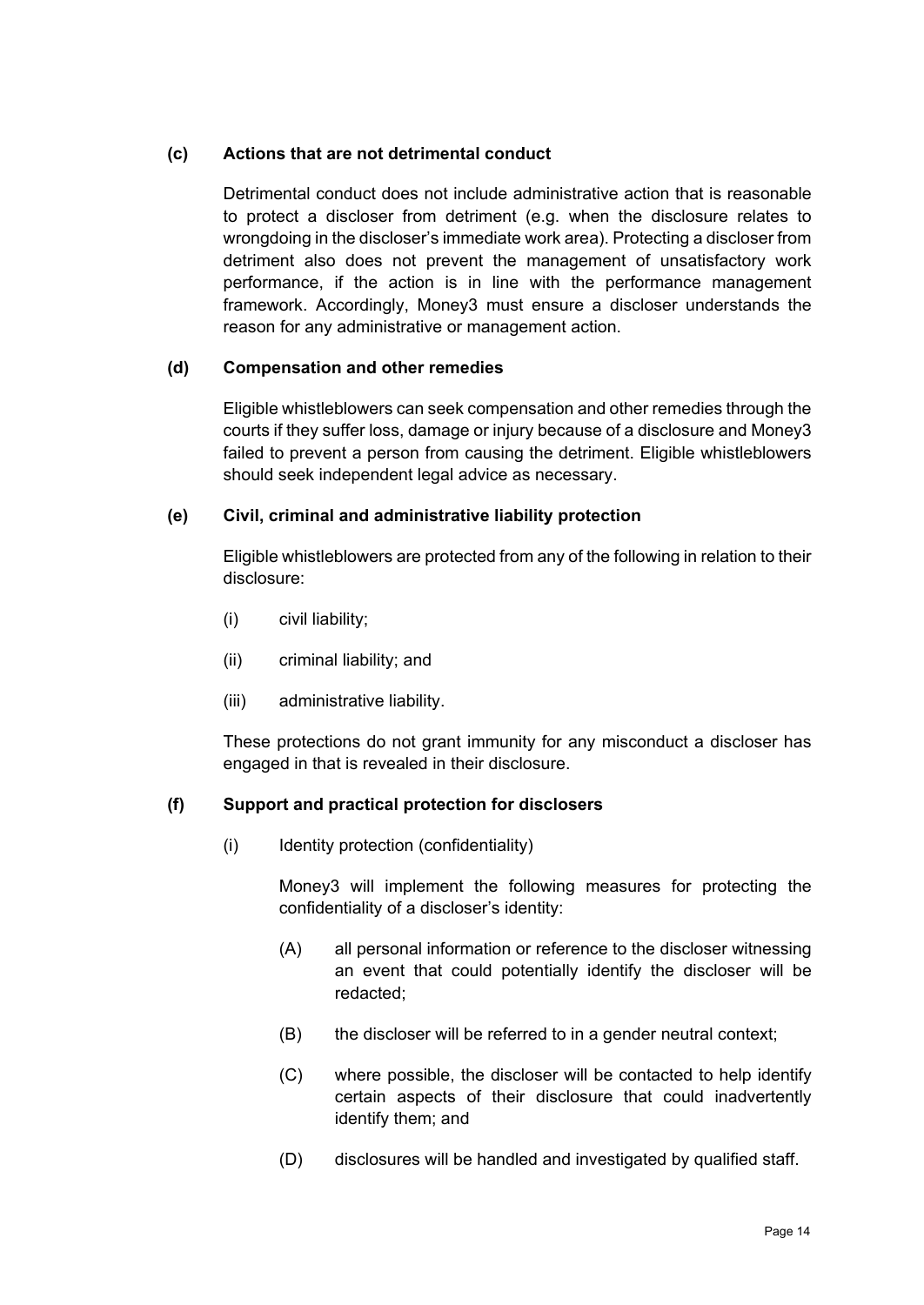#### (ii) Secure record-keeping and information-sharing processes

To ensure the identity of disclosers and information relating to disclosure are adequately protected Money3 will ensure that:

- (A) all paper and electronic documents and other materials relating to disclosures are stored securely;
- (B) access to all information relating to a disclosure will be limited to those directly managing and investigating the disclosure;
- (C) only a restricted number of people who are directly handling or investigating a disclosure will be made aware of a discloser's identity (subject to the discloser's consent) or information that is likely to lead to the identification of the discloser;
- (D) communications and documents relating to the investigation of a disclosure will only be sent to authorised email addresses; and
- (E) each person who is involved in handling and investigating a disclosure will be reminded about the confidentiality requirements, including that an unauthorised disclosure of a discloser's identity may be a criminal offence.
- (iii) Protection from detrimental acts of omissions

Money3 will implement measures for protecting disclosers from detriment, including:

- (A) processes for assessing the risk of detriment against a discloser and other persons, which will commence as soon as possible after receiving a disclosure;
- (B) support services, including counselling, if deemed necessary;
- (C) strategies to help a discloser minimise and manage stress, time or performance impacts, or other challenges resulting from the disclosure or its investigation;
- (D) actions for protecting a discloser from risk of detriment;
- (E) processes for ensuring that management are aware of their responsibilities to maintain the confidentiality of a disclosure; and
- (F) procedures on how a discloser can lodge a complaint if they have suffered detriment.

#### **(g) Handling and Investigating Disclosure**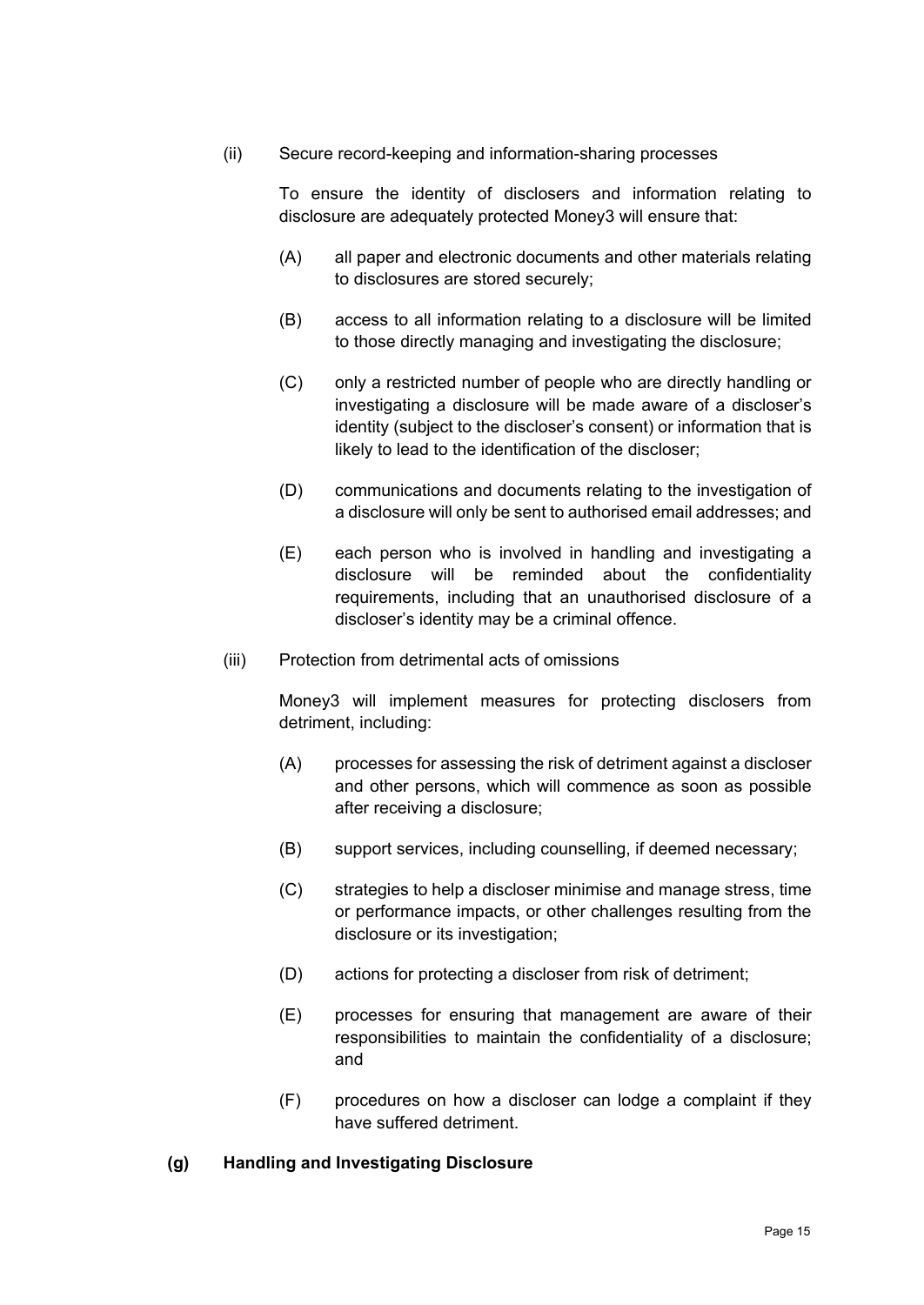#### **(i) Handling a disclosure**

Money3 will assess each disclosure to determine whether:

- (A) it qualifies for protection; and
- (B) a formal, in-depth investigation is required.

#### **(ii) Investigating a disclosure**

- (A) All reports relating to a disclosable matter made by an eligible whistleblower and received by an internal eligible recipient, or where an external party informs an officer or senior manager within the Group of a disclosable matter that was reported by the eligible whistleblower directly to the external party, must be investigated thoroughly and completely so as to appropriately substantiate or refute the information disclosed.
- (B) Detailed records of the disclosable matter must be maintained in a secure and confidential manner, including the report/disclosure itself, investigations undertaken, actions taken to address and further correspondence with the discloser in relation to the progress of the matter.
- (C) Where investigations substantiate the disclosure in terms of the occurrence of wrongdoing or misconduct, a suitable response and actions to address must be implemented in a timely manner. Each disclosure will be acknowledged within a reasonable period after the disclosure is received, if the discloser can be contacted (including through anonymous channels).
- (D) Findings from investigations will be documented and reported to the Company Secretary and Chair of the Money3 Audit, Risk & Compliance Committee. A summary of the outcomes of the investigation will also be provided to the discloser, upon completion of investigations, when appropriate.
- (E) Where a disclosable matter that is reported relates to the conduct of an individual that could otherwise be an eligible recipient, the matter must be investigated with sufficient independence. Where necessary, this may involve engaging a Member of the Money3 Audit, Risk & Compliance Committee to handle the matter.

#### **(h) Ensuring fair treatment of individuals mentioned in a disclosure**

Money3 will adopt the following measures for ensuring fair treatment of individuals mentioned in a disclosure: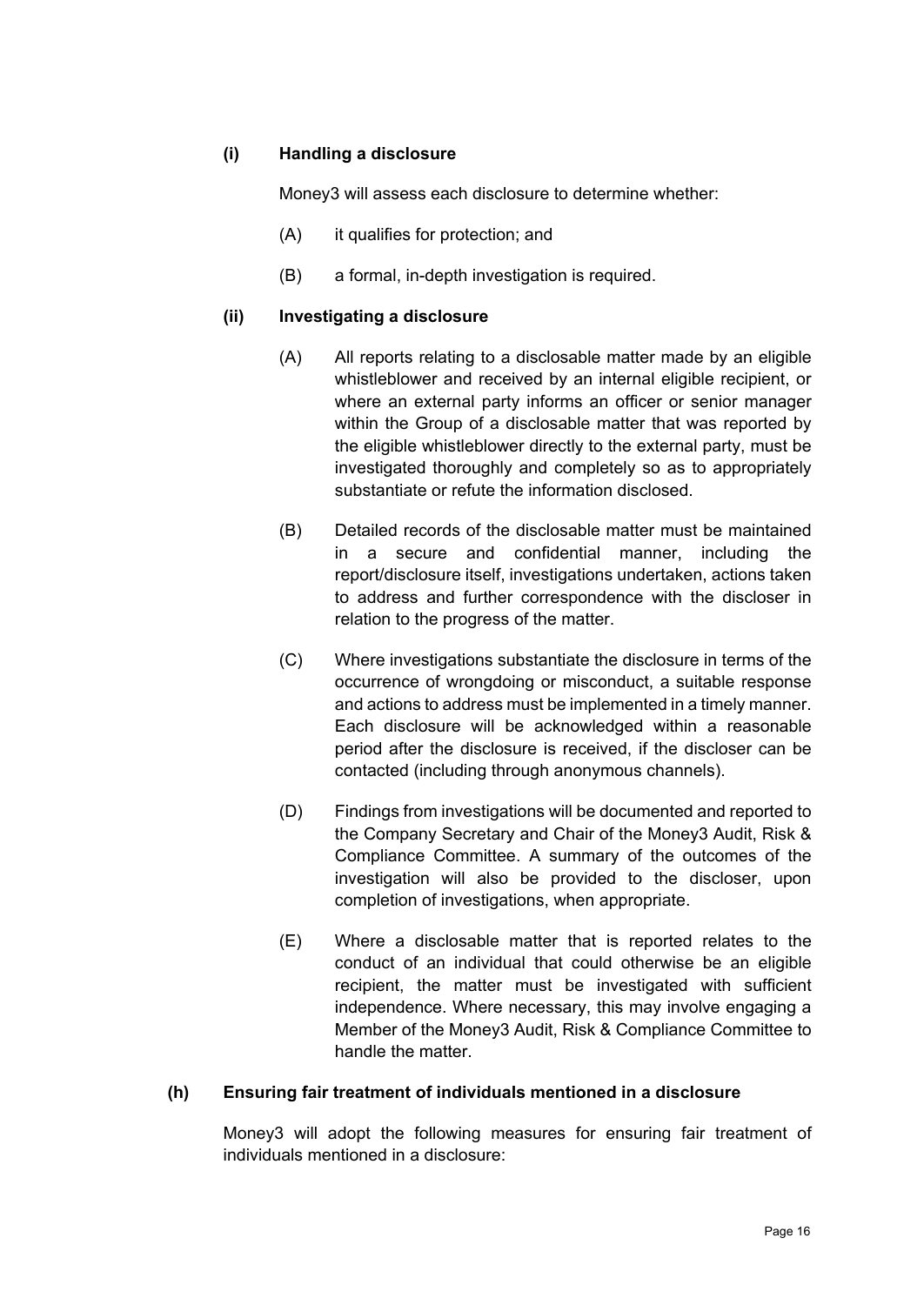- (i) disclosures will be handled confidentially, when it is practical and appropriate in the circumstances;
- (ii) each disclosure will be assessed and may be the subject of an investigation;
- (iii) the objective of the investigation is to determine whether there is enough evidence to substantiate or refute the matters reported;
- (iv) when an investigation needs to be reported, the process will be objective, fair and independent;
- (v) an employee who is the subject of a disclosure will be advised about the subject matter of the disclosure as and when required; and
- (vi) an employee who is the subject of a disclosure may contact the entity's support services (e.g. counselling).

#### **(i) Ensuring the policy is easily accessible**

Money3 will ensure that this policy is made available to employees and officers as follows:

- (i) holding briefing sessions for Senior Managers and Officers of the Company;
- (ii) posting the policy on the staff intranet or other staff communication platforms; and
- (iii) incorporating the policy in employee induction information packs and training for new starters.

This policy will also be made available on the Money3 website.

#### **7. Authority and Approval**

#### **7.1 Approval**

This policy has been approved by Money3's Board of Directors (the **Board**).

#### **7.2 Authority**

The Company Secretary is authorised to implement, review and monitor the ongoing compliance with the policy.

#### **7.3 Review**